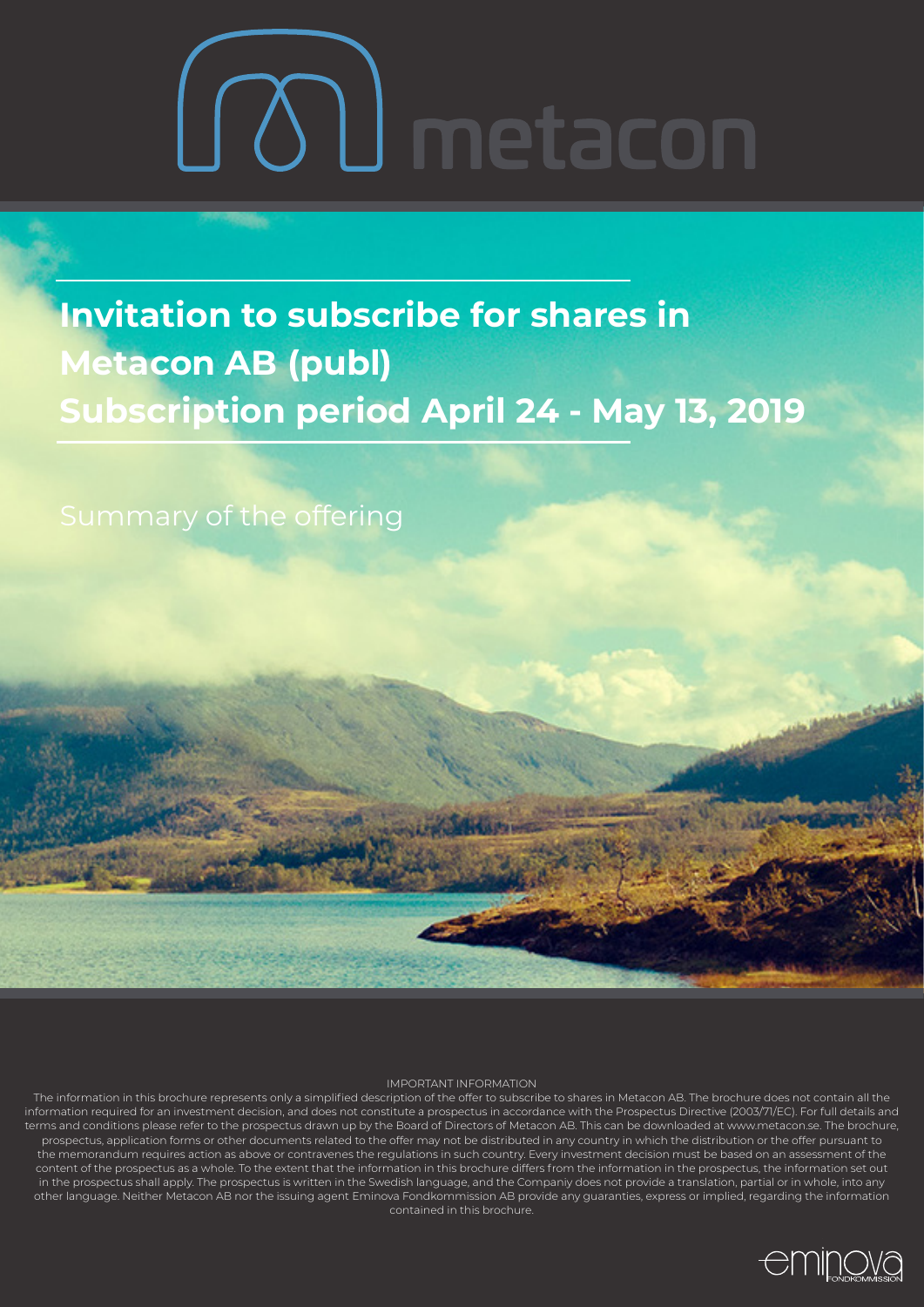# RIGHTS ISSUE OF SHARES IN METACON AB - TERMS IN BRIEF

*On April 5, 2019 the Board of directors of Metacon AB (publ) (Registration no. 5567204-1616), has with the support of the authorization from the Annual General Meeting on June 27, 2018, decided for an issuance of new shares, through a rights issue. Not more than 42 782 241 shares will be issued, and the Company will upon full subscription receive proceeds of SEK 35 081 437, prior to transaction costs, estimated to MSEK 4,0. The transaction costs comprise mainly of underwriting fees, professional advisors and marketing.* 

#### **Offered security, subscription price**

The offering refers to issued shares in Metacon AB, ISIN SE0003086214. Subscription price is SEK 0,82 per share.

#### **Subscription period**

The subscription period starts April 24 and ends May 13.

#### **Subscription rights**

The shareholders of the company receives five (5) subscription rights for each (1) share held, regardless of series, and seventeen (17) subscription rights are required to subscribe for one (1) new share.

Investors with no previously held shares are welcome to subscribe without subscription rights, and may be alotted shares, depending on the degree of subscription rights excersized.

#### **Allotment**

In case not all shares are subscribed for by subscription rights, the Board shall decide on the allotment of shares subscribed for without subscription rights. Such allotment shall primarily be distributed among shareholders that excercised their pre-emptive right dutring the issue, in proportion to the number of rights used, and secondly among other subscribers, in proportion the the subscribed amount.

#### **Over-allotment**

In the event of oversubscription, the Board may decide on an over-allotment non-rights issue of a maximum 6 097 561 shares at the same price of the rights issue. If this over-allotment issue is also fully subscribed, the Company will receive an additional MSEK 5,0. The Board will allot subscribed shares among shareholders having excercised their subscription rights in the rights issue, secondly in accordance with the Board´s discretion.

#### **Dilution**

Upon full subscription in the rights issue, the new shares will represent 23 percent of all shares issued by Metacon. In case of full subscription in the intended over subscription issue, those shares will represent 3,1 percent of the outstanding shares in the Company.

#### **Guarantees**

The rights issue is guaranteed to approximately 80 percent by presubscription commitments and a syndication of underwriters.

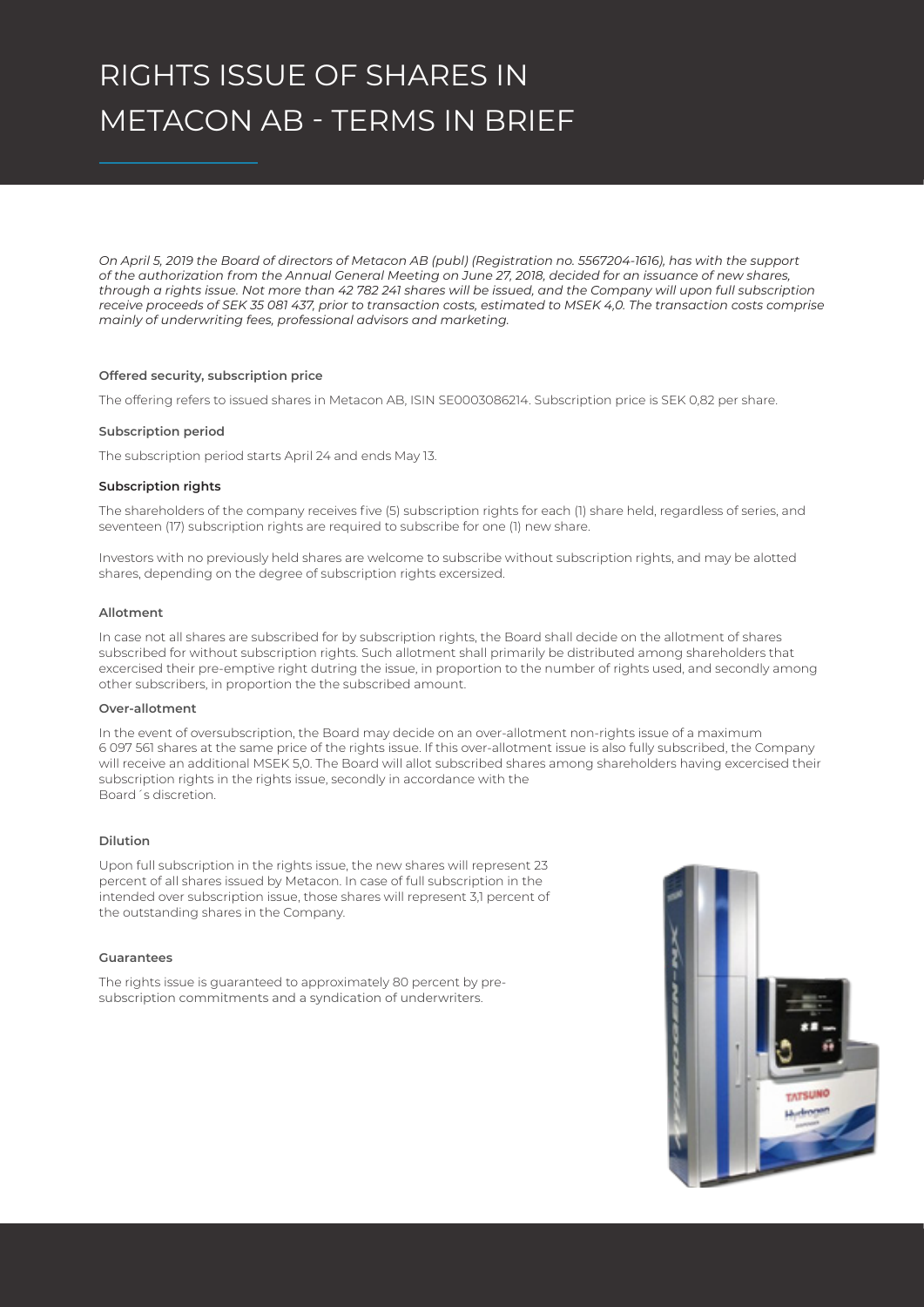## RATIONALES FOR THE RIGHTS ISSUE

In recent years, the utilization of hydrogen for vehicles, shipping, trains, and power systems has increased significantly among authorities and companies around the world. In the combustion of hydrogen, energy is released and the residual product consists solely of water. The energy of the hydrogen can be utilized in both fuel cells and combustion engines. Several car manufacturers are currently producing vehicles running on hydrogen, and in the United States there are more than 10,000 forklifts powered by hydrogen. Furthermore, promising development projects are underway where hydrogen replaces coal at steel production.

Thus, hydrogen is a very interesting alternative to several fuel types, not least in the light of the climate targets set for reducing carbon dioxide emissions. Pure hydrogen is not naturally present, but is produced by electrolysis of water or steam reforming of hydrocarbons. Some of these inputs are of a fossil nature, but methane gas from treatment plants, alcohols from biomass and biogas are examples of substances that can be used for hydrogen production without net addition of carbon dioxide to the atmosphere. Metacon has since 2012 invested in proprietary technology for efficient reforming of hydrogen from hydrocarbons, developed by the majority-owned subsidiary Helbio in Greece.

The company has deployed its technology into hydrogen reformers of various sizes. Examples of products where these reformers are included are refueling stations for hydrogen as well as smaller- and larger CHP units. In connection with the listing of Metacon's share in October 2018, the company described that order volumes were expected to increase, and that investments in the framework of all production capacity to be gradually enhanced. Amid the increased interest in hydrogen applications in general and for Metacon's products in particular, the company made the assessment that these investments would commence during spring of 2019.

A large part of the investments, approximately SEK 15 million, will be transferred to Helbio, which is currently moving into new premises, better suited for serial production. All investments will take place under forms that increase Metacon's shareholding in Helbio. Remaining use of proceeds will be allocated to reinforce the global organization, sales & marketing activities and participation in the construction of reference refueling stations for hydrogen and installations of 5 kW CHP units.



The pictures show a tentative design of a complete hydrogen refueling station, where Metacon's reforms constitute the central part, placed in a standard size container.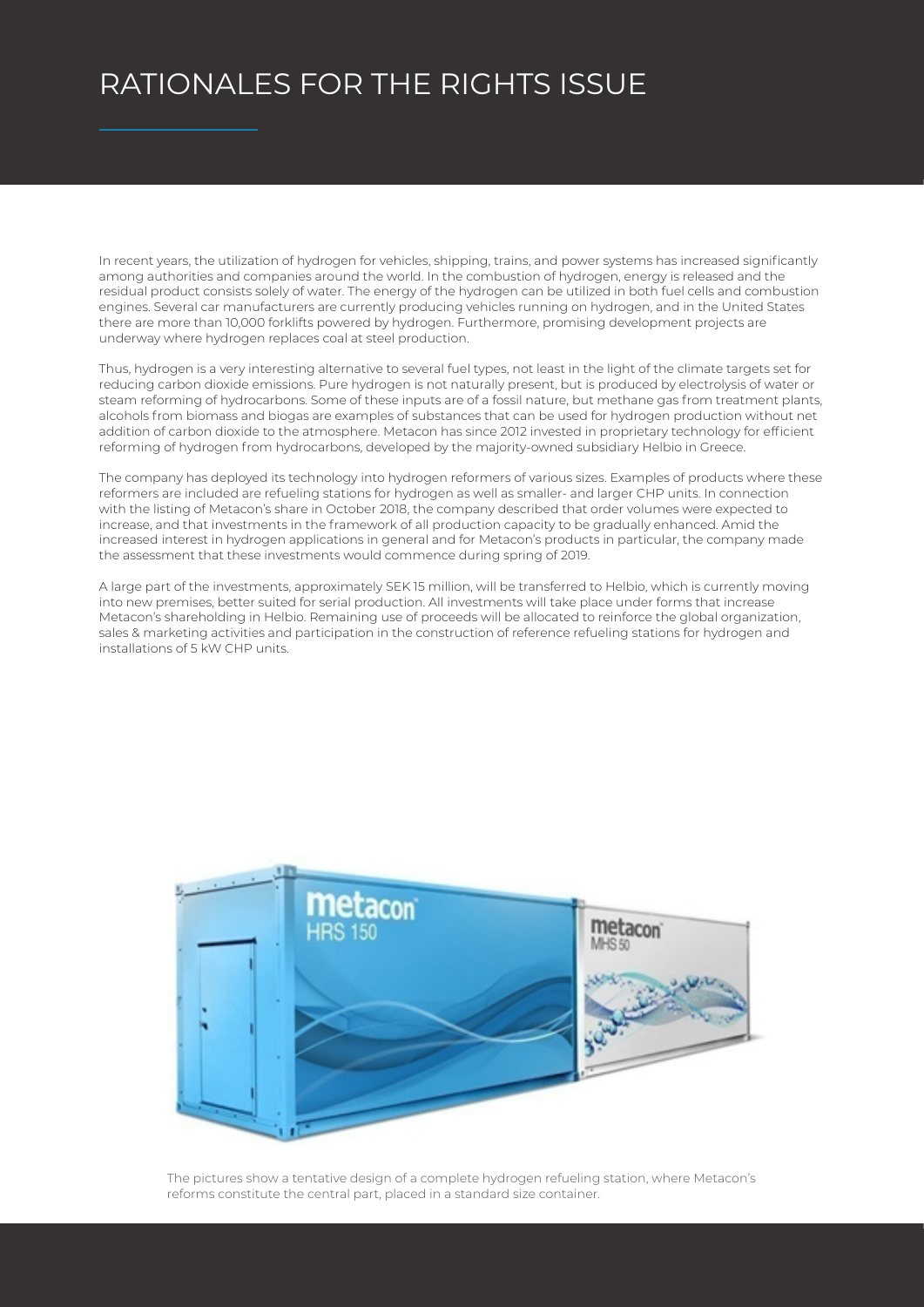## NOTABLE EVENTS SINCE THE LISTING OF THE METACON SHARE IN OCTOBER 2018

Prior the listing on NGM Nordic MTF, a fully subscribed rights issue was accomplished, which added approx. SEK 17m in additional capital prior costs for the issue. The share price and trading have developed in a positive manner, and Metacon currently has approximately 2,300 shareholders. The use of proceeds from the rights issue have been allocated in accordance with the plan that was presented. Since then the following events have been communicated:

- Helbio receives an order for a 5kW CHP system from a company in South Korea. Letter of intent for further deliveries are entered into, to begin in the latter part of 2019.

- Småländska Bränslen AB in Växjö orders a mobile hydrogen refuling station for fuel cell vehicles.

- The 50 kW plant developed within the framework of the AutoRE project is put into operation in Rugby, England.

- The company receives an order for Prudensco Ltd (Bangalore, India) for two CHP units. One unit will be used as an external power unit for telecom purposes (APU), with biogas as fuel.

- Helbio receives an order from the Pontifical Catholic University of Rio de Janeiro, to upgrade an ethanol fuel processor. In addition, the order includes the construction of an electric power system and integration with the fuel processor.

- Helbio received an additional order from Prudensco Integrated Systems Pvt. Ltd., India, for the manufacturing of an APU (auxiliary power unit) based on methanol fuel. The APU system will be designed to meet the needs of clean, stable and silent power generation, especially for telecommunication applications.

- Helbio commence the plans of moving into a new offices in Patras, more suitable for production lines.

- Metacon KK exhibits at the FC Expo 2019 in Tokyo, considered the world's largest for fuel cells.
- Metacon KK starts cooperation with Futamura Chemical Co., Ltd. concerning power generation systems.
- Helbio receives an order for a CHP unit from EDA, a natural gas distributor in Greece.



The new Hyundai FCEV SUV, that was launched during 2018, runs approximately 750 kilometers on one tank of hydrogen.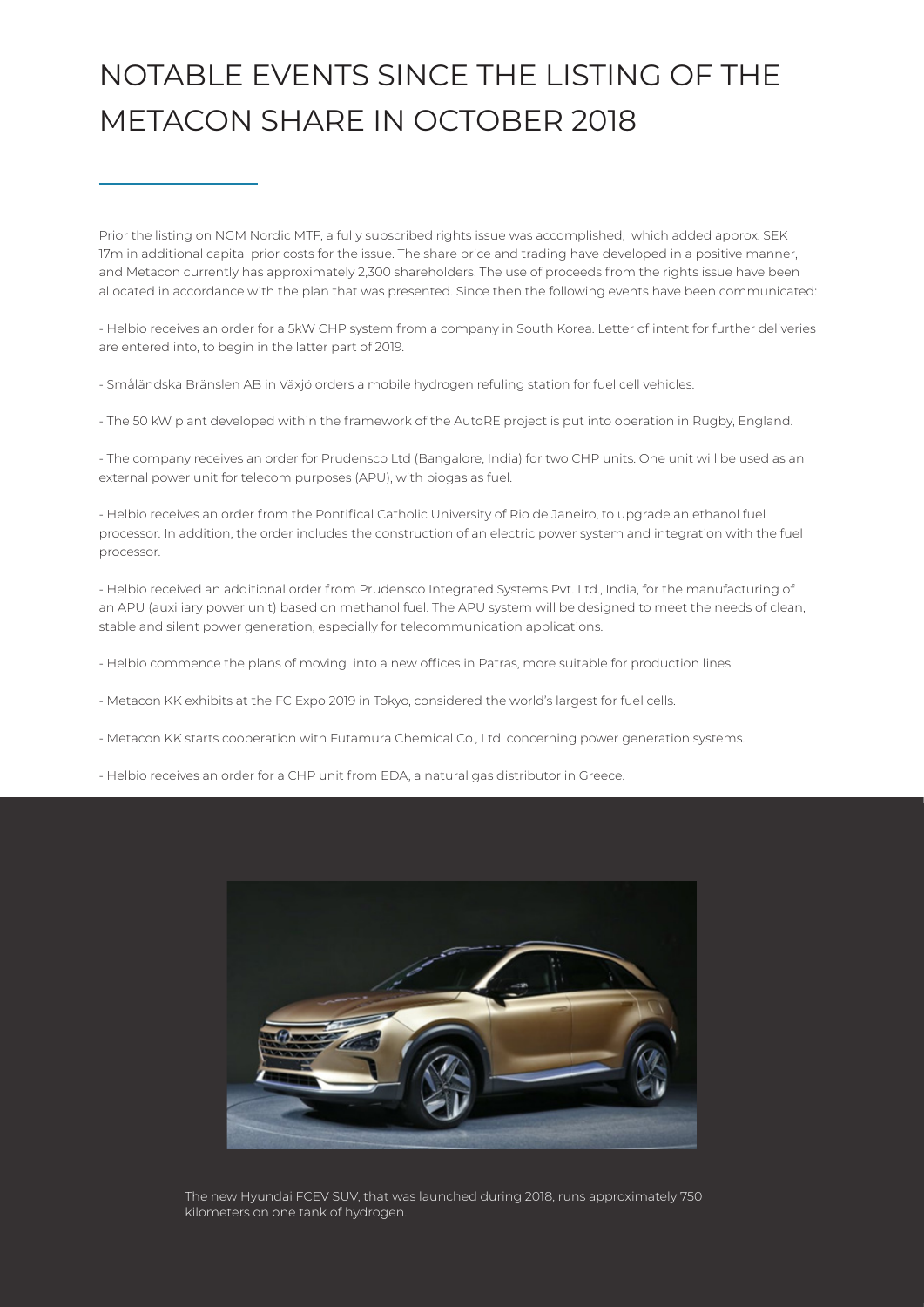### LETTER FROM THE CEO

2018 was in many ways a breakthrough year for Metacon. Our company today has encountered great interest from customers, established industrial players, energy authorities and, not least, from all new shareholders.

I believe that the underlying reasons for this are a combination of our unique technology and a globally increasing insight, pertaining the role of hydrogen as an effective energy source, furthemore, as an important ingredient in achieving the climate goals of the Paris Agreement. The work has, as communicated, led to a number of significant business events. We have also worked purposefully with the restructuring of our subsidiary Helbio, from being a development company into a more commercially oriented company with the ability to deliver unique hydrogen products on a global basis. An integral part of this direction is the move into new premises in Patras.

We have also strengthened the commercial side of Helbio and Metacon KK Japan in order to expedite the commercialization process. In addition, we would like to share some observations "from the field"; in several countries, authorities and industries are now having joint efforts to implement concrete measures for cleaner transportation and energy production. In these countries hydrogen plays a central role. We are currently pursuing strategic collaborations in for instance Japan and Korea, with a view to disrupt the conventional energy usage in these markets, towards the use of hydrogen as a major alternative.

At the end of February 2019, our subsidiary in Japan, Metacon KK, participated in the FC Expo in Tokyo, which resulted in a lot of new potential business connections. Metacon is still a small company with limited resources. Our strategy is therefore to contribute with our small, but extremely important, piece to the puzzle of the hydrogen movement, growing fast around the world. I am convinced that our dedicated development work will yield results.

The proceeds from the rights issue ensure that we can expedite our business plan and thereby meet the demand in a rapidly growing hydrogen market.

We offer a unique technology for local production of hydrogen gas with a fantastic scalability!

Best regards,

Carl Christopher Tornblom, Group CEO, Metacon AB

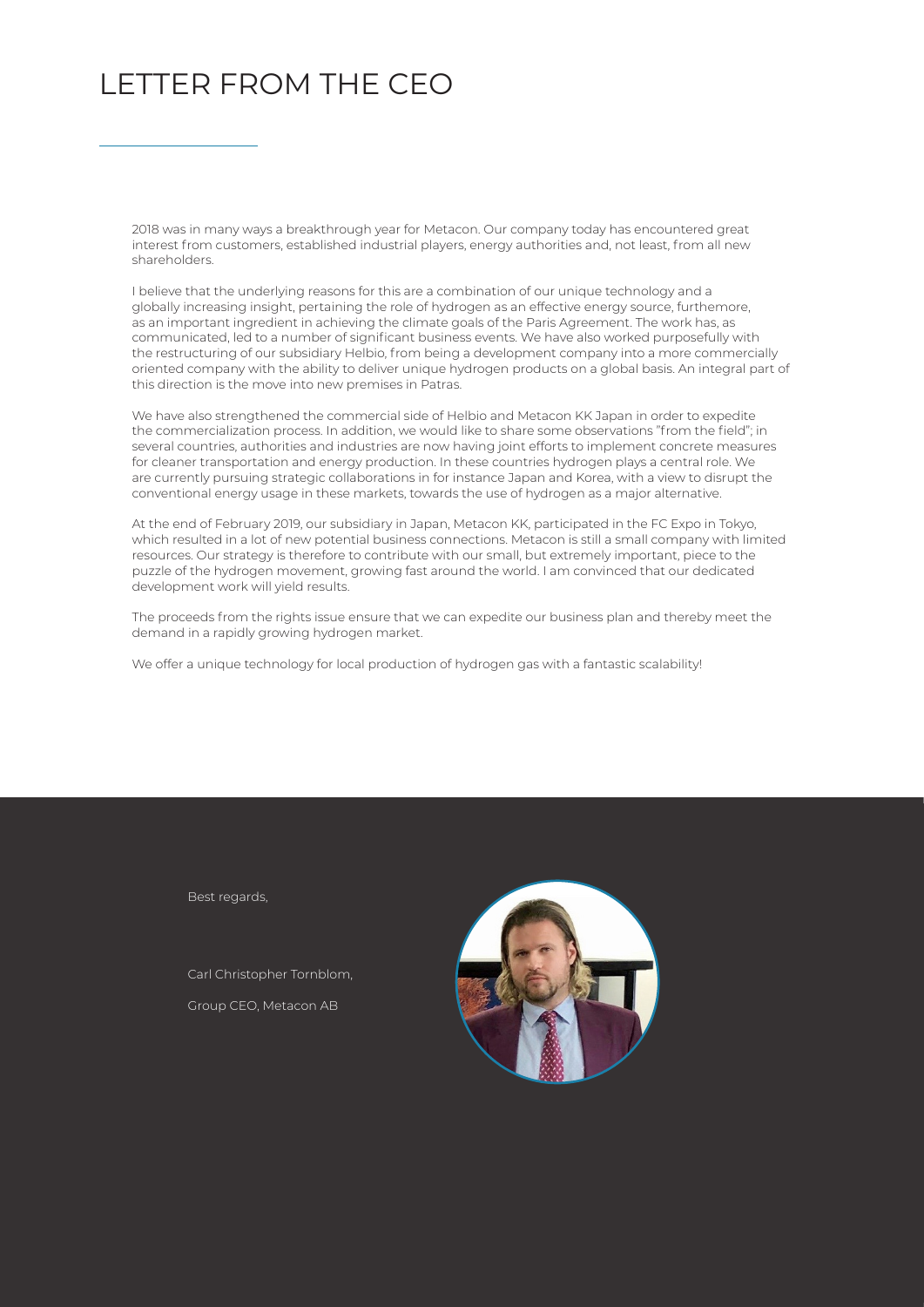REFORMING CARBOHYDRATES TO HYDROGEN

## **THE ENERGY SOURCE OF THE FUTURE**